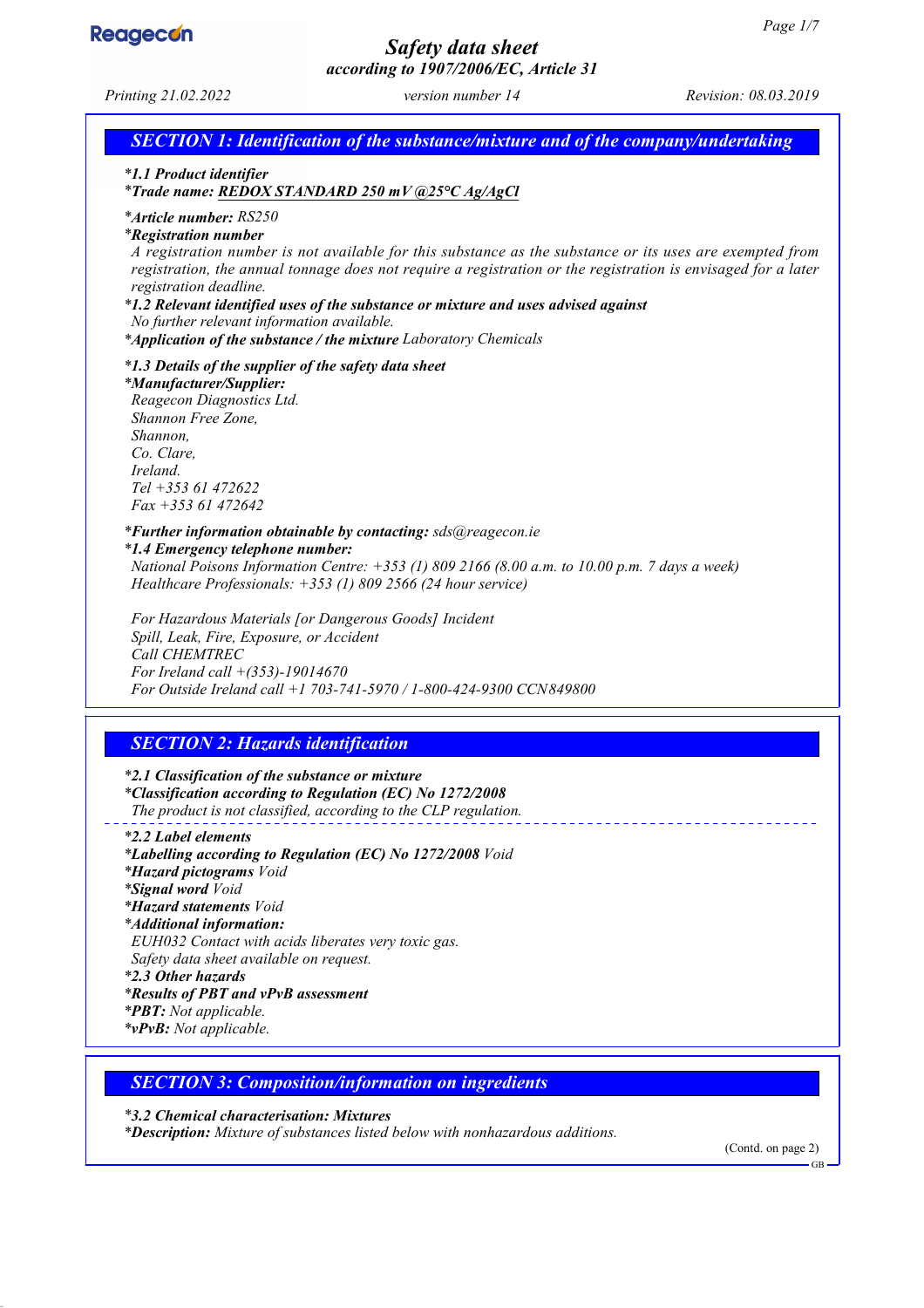

*Printing 21.02.2022 version number 14 Revision: 08.03.2019*

*Trade name: REDOX STANDARD 250 mV @25°C Ag/AgCl*

|                               |                                                                                                                                       | (Contd. of page 1) |
|-------------------------------|---------------------------------------------------------------------------------------------------------------------------------------|--------------------|
| <i>*Dangerous components:</i> |                                                                                                                                       |                    |
|                               | $\overline{CAS: 13746-66-2}$   tripotassium hexacyanoferrate<br>EINECS: 237-323-3 substance with a Community workplace exposure limit | $2.5 - 10\%$       |
| CAS: 13943-58-3               | potassium ferrocyanide<br>EINECS: $237-722-2$ $\bar{A}$ quatic Chronic 3, $\bar{H}412$                                                | $\leq$ 5%          |

## *SECTION 4: First aid measures*

### *\* 4.1 Description of first aid measures*

#### *\* After inhalation:*

*Provide fresh air, warmth and rest. When breathing is difficult, properly trained personnel may assist affected person by administering oxygen. Obtain medical attention if any discomfort continues.*

*\* After skin contact: Generally the product does not irritate the skin.*

#### *\* After eye contact:*

*Promptly wash eyes with plenty of water for up to 15 minutes. Open eyes wide apart and rinse well to remove any contact lenses. Do not remove contact lenses by hand. Continue to rinse. Get medical attention if symptoms persist.*

*\* After swallowing: If symptoms persist consult doctor.*

*\* 4.2 Most important symptoms and effects, both acute and delayed No further relevant information available.*

*\* 4.3 Indication of any immediate medical attention and special treatment needed*

*No further relevant information available.*

### *SECTION 5: Firefighting measures*

#### *\* 5.1 Extinguishing media*

#### *\* Suitable extinguishing agents:*

*Indications shall be given whether any extinguishing media are inappropriate for a particular situation involving the substance or mixture*

*Use fire extinguishing methods suitable to surrounding conditions.*

*\* 5.2 Special hazards arising from the substance or mixture No further relevant information available.*

#### *\* 5.3 Advice for firefighters*

*\* Protective equipment:*

*Fire fighters should wear complete protective clothing including self-contained breathing apparatus. Do not breathe fumes. Keep containers cool by spraying with water if exposed to fire. Avoid run off to waterways and sewers*

### *SECTION 6: Accidental release measures*

#### *\* 6.1 Personal precautions, protective equipment and emergency procedures*

*Wear protective equipment as described in Section 8 below. Keep unprotected persons away.*

*\* 6.2 Environmental precautions:*

*Dilute with plenty of water.*

*Do not allow to enter sewers/ surface or ground water.*

*\* 6.3 Methods and material for containment and cleaning up:*

*Absorb with liquid-binding material (sand, diatomite, acid binders, universal binders, sawdust).*

*\* 6.4 Reference to other sections*

*No dangerous substances are released.*

*See Section 7 for information on safe handling.*

*See Section 8 for information on personal protection equipment.*

*See Section 13 for disposal information.*

(Contd. on page 3)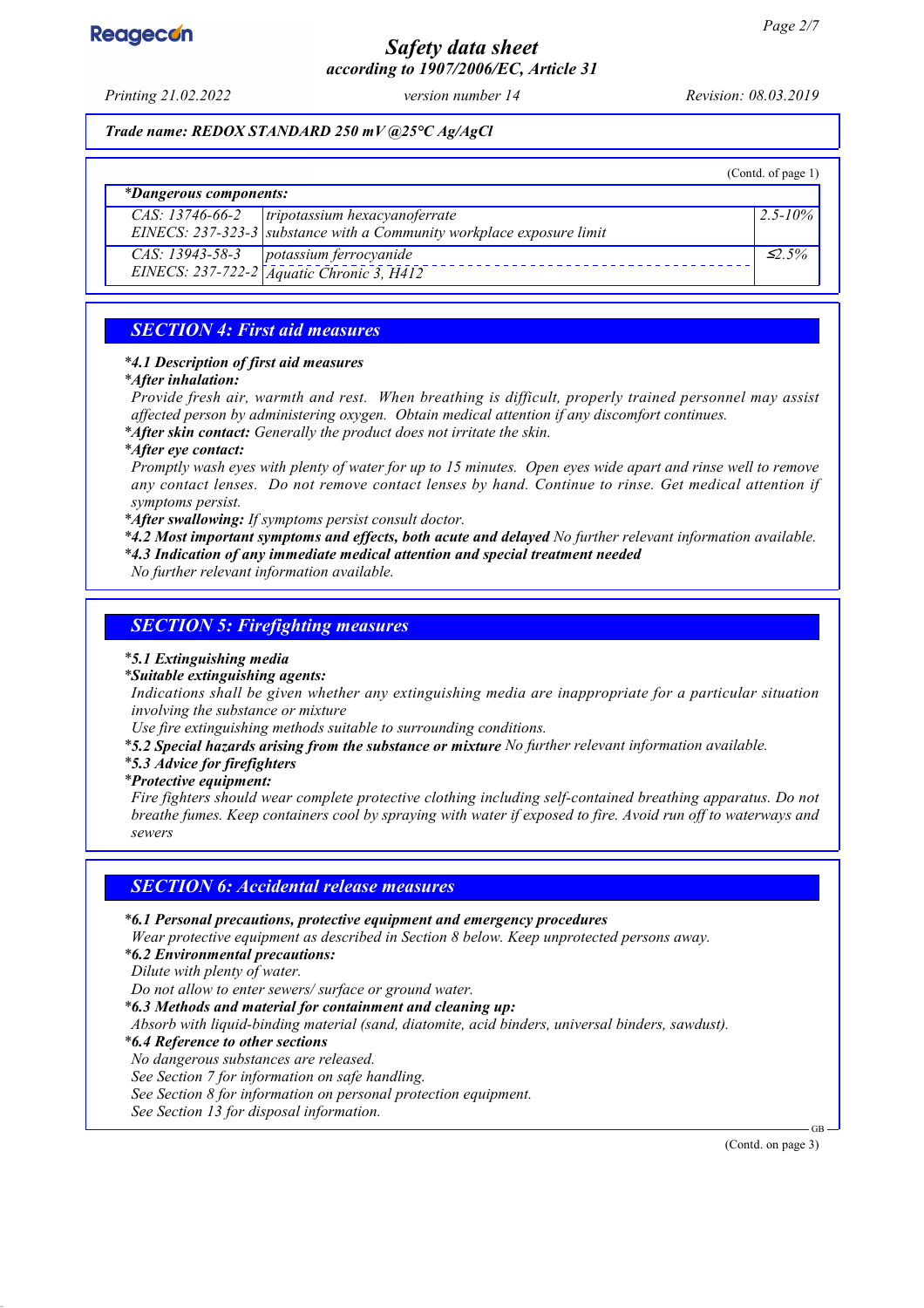# **Reagecon**

## *Safety data sheet according to 1907/2006/EC, Article 31*

*Printing 21.02.2022 version number 14 Revision: 08.03.2019*

#### *Trade name: REDOX STANDARD 250 mV @25°C Ag/AgCl*

(Contd. of page 2)

### *SECTION 7: Handling and storage*

#### *\* 7.1 Precautions for safe handling*

*Keep receptacles tightly sealed.*

*No special precautions are necessary if used correctly.*

*\* Information about fire - and explosion protection: No special measures required.*

#### *\* 7.2 Conditions for safe storage, including any incompatibilities*

*\* Storage:*

*\* Requirements to be met by storerooms and receptacles: No special requirements.*

*\* Information about storage in one common storage facility: Not required.*

*\* Further information about storage conditions: None.*

*\* 7.3 Specific end use(s) No further relevant information available.*

### *SECTION 8: Exposure controls/personal protection*

#### *\* 8.1 Control parameters*

*\* Engineering Controls: No further data; see item 7.*

*\* Ingredients with limit values that require monitoring at the workplace:*

#### *CAS: 13746-66-2 tripotassium hexacyanoferrate*

*WEL Long-term value: 5 mg/m³*

*as CN; Sk*

*\* Additional information: The lists valid during the making were used as basis.*

#### *\* 8.2 Exposure controls*

*\* Personal protective equipment:*

*\* General protective and hygienic measures: Wash hands before breaks and at the end of work.*

#### *\* Respiratory protection:*

*Where risk assessment shows air-purifying respirators are appropriate use a respirator with multi-purpose combination (US) or type ABEK (EN14387) respirator cartridges as back up to engineering controls. Use respirators and components tested and approved under appropriate government standards such as NIOSH (US) or CEN (EU).*

#### *\* Protection of hands:*

*The glove material has to be impermeable and resistant to the product/ the substance/ the preparation. Always ensure that gloves are inspected before use.*

*Selection of protective gloves must include consideration of the penetration times along with rates of diffusion and degradation. The selected glove should comply with the specifications of EU Directive 89/686/EEC and the standard EN374 derived from it.*

#### *\* Material of gloves*

*The selection of the suitable gloves does not only depend on the material, but also on further marks of quality and varies from manufacturer to manufacturer.*

*Gloves must be inspected prior to use. Use proper glove removal technique (without touching glove's outer surface) to avoid skin contact with this product. Dispose of contaminated gloves after use in accordance with applicable laws and good laboratory practices.*

*Wash and dry hands. The selected protective gloves have to satisfy the specifications of EU Directive 89/686/ EEC and the standard EN 374 derived from it.*

*Full contact Material: Nitrile rubber Minimum layer thickness: 0.11 mm Break through time: 480 min*

*Splash contact Material: Nitrile rubber Minimum layer thickness: 0.11 mm Break through time: 480 min*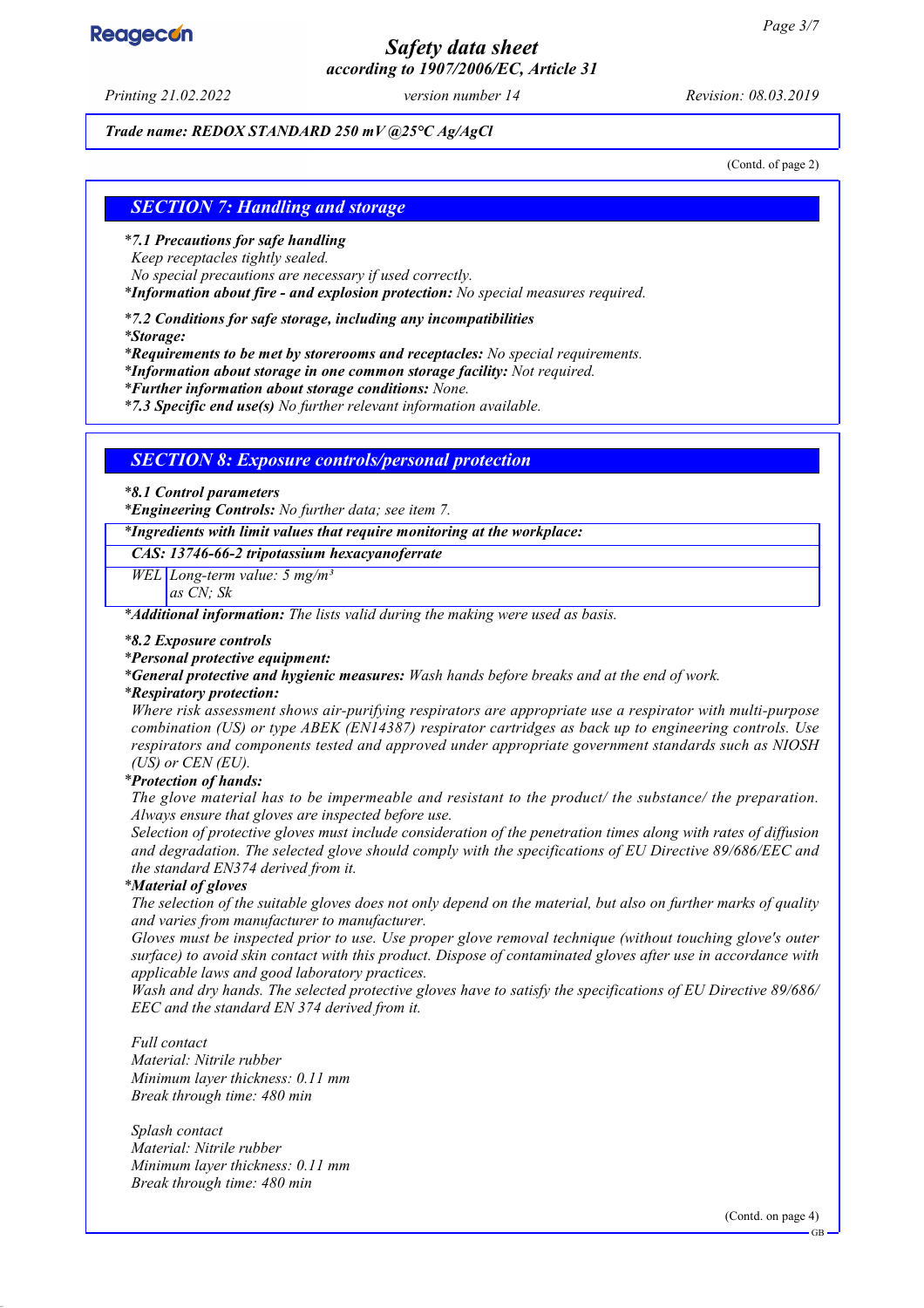

*Printing 21.02.2022 version number 14 Revision: 08.03.2019*

### *Trade name: REDOX STANDARD 250 mV @25°C Ag/AgCl*

(Contd. of page 3)

*If used in solution, or mixed with other substances, and under conditions which differ from EN 374, contact the supplier of the CE approved gloves. This recommendation is advisory only and must be evaluated by an industrial hygienist and safety officer familiar with the specific situation of anticipated use by our customers. It should not be construed as offering an approval for any specific use scenario.*

#### *\* Penetration time of glove material*

*In the absence of data above, the exact break through time has to be sourced from the manufacturer of the protective gloves and has to be observed.*

#### *\* Eye protection:*

*Goggles recommended during refilling: Use equipment for eye protection tested and approved under appropriate government standards such as NIOSH (US) or EN 166(EU)*

| <b>SECTION 9: Physical and chemical properties</b>                                 |                                                      |  |  |
|------------------------------------------------------------------------------------|------------------------------------------------------|--|--|
| *9.1 Information on basic physical and chemical properties                         |                                                      |  |  |
| <i>*General Information</i>                                                        |                                                      |  |  |
| *Appearance:                                                                       |                                                      |  |  |
| Form:<br>Colour:                                                                   | Liquid                                               |  |  |
| <i>*Odour:</i>                                                                     | According to product specification<br>Characteristic |  |  |
| *Odour threshold:                                                                  | Not determined.                                      |  |  |
| <i>*pH-value:</i>                                                                  | Not determined.                                      |  |  |
|                                                                                    |                                                      |  |  |
| *Change in condition                                                               | Undetermined.                                        |  |  |
| Melting point/freezing point:<br>Initial boiling point and boiling range: $100 °C$ |                                                      |  |  |
|                                                                                    |                                                      |  |  |
| <i>*Flash point:</i>                                                               | Not applicable.                                      |  |  |
| <i>*Flammability (solid, gas):</i>                                                 | Not applicable.                                      |  |  |
| <i>*Decomposition temperature:</i>                                                 | Not determined.                                      |  |  |
| *Auto-ignition temperature:                                                        | Product is not selfigniting.                         |  |  |
| <i>*Explosive properties:</i>                                                      | Product does not present an explosion hazard.        |  |  |
| <i>*Explosion limits:</i>                                                          |                                                      |  |  |
| Lower:                                                                             | Not determined.                                      |  |  |
| <b>Upper:</b>                                                                      | Not determined.                                      |  |  |
| *Vapour pressure at 20 $^{\circ}C$ :                                               | $23$ $hPa$                                           |  |  |
| <i>*Density:</i>                                                                   | Not determined.                                      |  |  |
| <i>*Relative density</i>                                                           | Not determined.                                      |  |  |
| <i>*Vapour density</i>                                                             | Not determined.                                      |  |  |
| <i>*Evaporation rate</i>                                                           | Not determined.                                      |  |  |
| *Solubility/ miscibility with                                                      |                                                      |  |  |
| water:                                                                             | Fully miscible.                                      |  |  |
| *Partition coefficient: n-octanol/water:                                           | Not determined.                                      |  |  |
| *Viscosity:                                                                        |                                                      |  |  |
| Dynamic:                                                                           | Not determined.                                      |  |  |
| Kinematic:                                                                         | Not determined.                                      |  |  |
| *9.2 Other information                                                             | No further relevant information available.           |  |  |

(Contd. on page 5)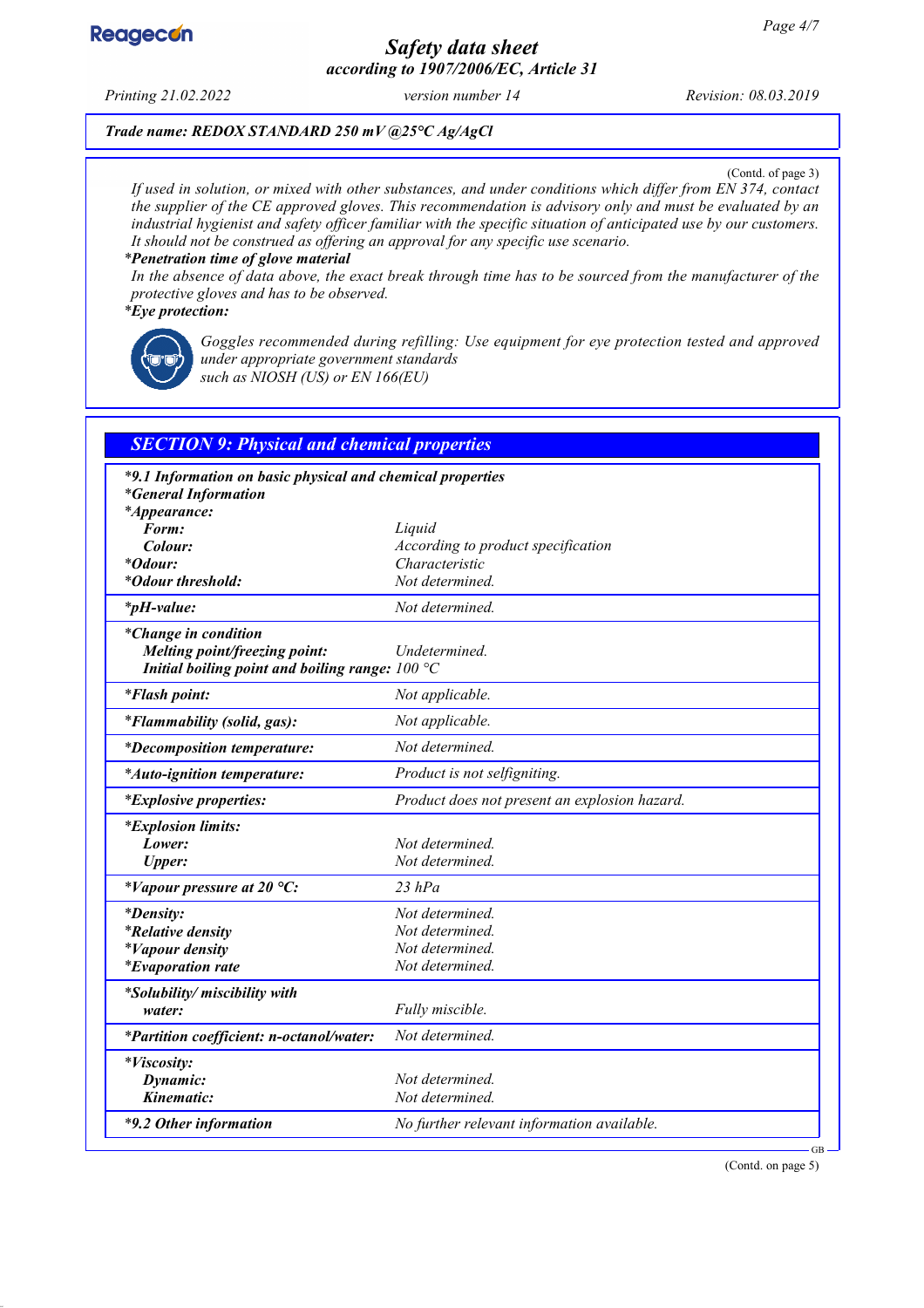# **Reagecon**

## *Safety data sheet according to 1907/2006/EC, Article 31*

*Printing 21.02.2022 version number 14 Revision: 08.03.2019*

*Trade name: REDOX STANDARD 250 mV @25°C Ag/AgCl*

(Contd. of page 4)

### *SECTION 10: Stability and reactivity*

*\* 10.1 Reactivity No further relevant information available.*

*\* 10.2 Chemical stability*

*\* Thermal decomposition / conditions to be avoided: No decomposition if used according to specifications.*

*\* 10.3 Possibility of hazardous reactions No dangerous reactions known.*

*\* 10.4 Conditions to avoid No further relevant information available.*

*\* 10.5 Incompatible materials: No further relevant information available.*

*\* 10.6 Hazardous decomposition products: No dangerous decomposition products known.*

## *SECTION 11: Toxicological information*

*\* 11.1 Information on toxicological effects*

*\* Acute toxicity Based on available data, the classification criteria are not met.*

*\* Primary irritant effect:*

*\* Skin corrosion/irritation Based on available data, the classification criteria are not met.*

*\* Serious eye damage/irritation Based on available data, the classification criteria are not met.*

*\* Respiratory or skin sensitisation Based on available data, the classification criteria are not met.*

*\* Additional toxicological information:*

*\* CMR effects (carcinogenity, mutagenicity and toxicity for reproduction)*

*\* Germ cell mutagenicity Based on available data, the classification criteria are not met.*

*\* Carcinogenicity Based on available data, the classification criteria are not met.*

*\* Reproductive toxicity Based on available data, the classification criteria are not met.*

*\* STOT-single exposure Based on available data, the classification criteria are not met.*

*\* STOT-repeated exposure Based on available data, the classification criteria are not met.*

*\* Aspiration hazard Based on available data, the classification criteria are not met.*

### *SECTION 12: Ecological information*

*\* 12.1 Toxicity*

*\* Aquatic toxicity: No further relevant information available.*

*\* 12.2 Persistence and degradability No further relevant information available.*

*\* 12.3 Bioaccumulative potential No further relevant information available.*

*\* 12.4 Mobility in soil No further relevant information available.*

*\* Additional ecological information:*

*\* General notes:*

*Water hazard class 3 (German Regulation) (Self-assessment): extremely hazardous for water Do not allow product to reach ground water, water course or sewage system.*

*Danger to drinking water if even small quantities leak into the ground.*

*\* 12.5 Results of PBT and vPvB assessment*

*\* PBT: Not applicable.*

*\* vPvB: Not applicable.*

*\* 12.6 Other adverse effects No further relevant information available.*

## *SECTION 13: Disposal considerations*

### *\* 13.1 Waste treatment methods*

*\* Recommendation*

*Must not be disposed together with household garbage. Do not allow product to reach sewage system.*

#### *\* Uncleaned packaging:*

*\* Recommendation: Disposal must be made according to official regulations.*

(Contd. on page 6)

GB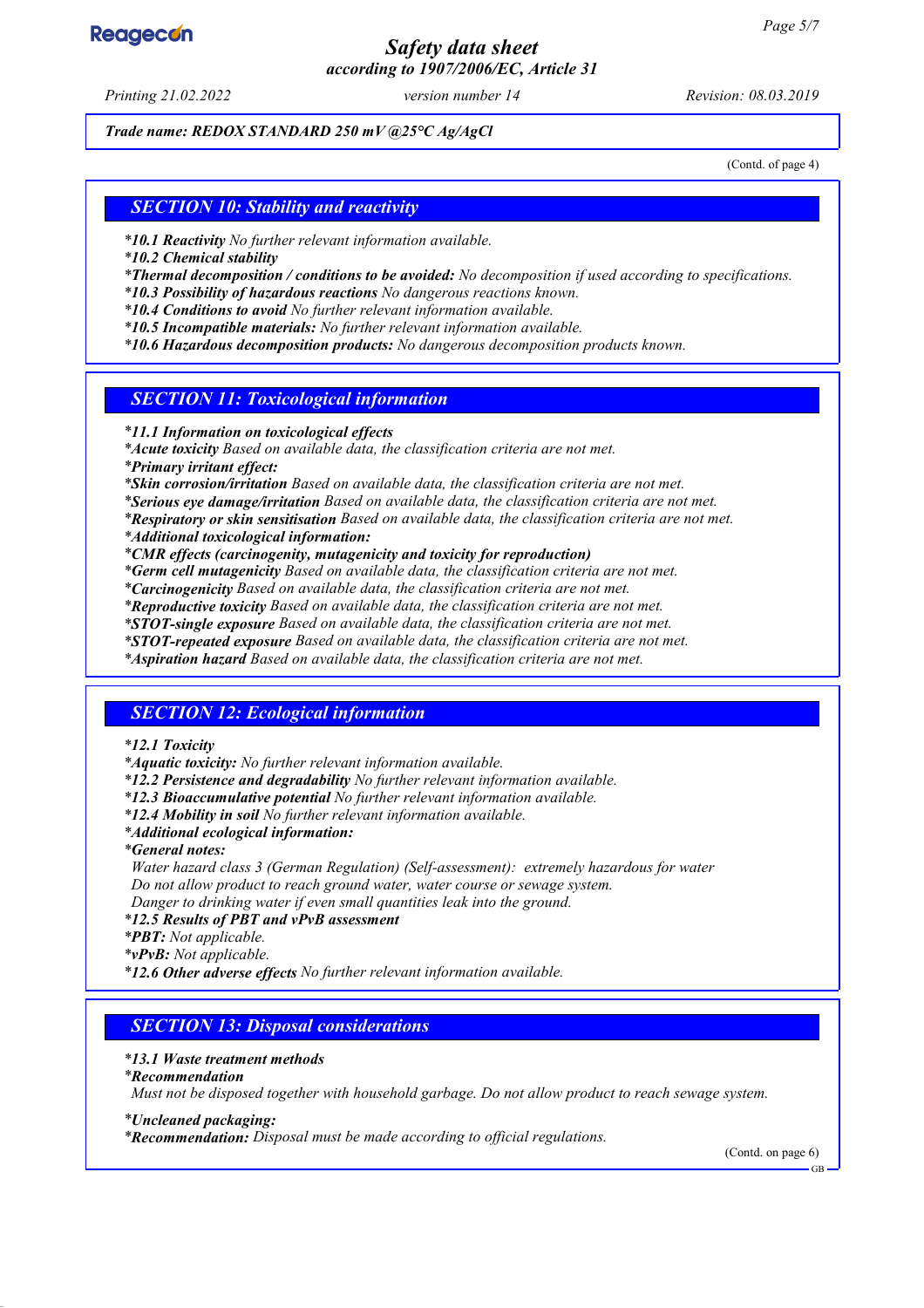**Reagecon** 

*Printing 21.02.2022 version number 14 Revision: 08.03.2019*

*Trade name: REDOX STANDARD 250 mV @25°C Ag/AgCl*

(Contd. of page 5)

*\* Recommended cleansing agents: Water, if necessary together with cleansing agents.*

| <b>SECTION 14: Transport information</b>                                                              |                                                      |  |  |
|-------------------------------------------------------------------------------------------------------|------------------------------------------------------|--|--|
| $*14.1$ UN-Number<br>*ADR, ADN, IMDG, IATA                                                            | Void                                                 |  |  |
| *14.2 UN proper shipping name<br>*ADR, ADN, IMDG, IATA                                                | Void                                                 |  |  |
| *14.3 Transport hazard class(es)                                                                      |                                                      |  |  |
| *ADR, ADN, IMDG, IATA<br><i>*Class</i>                                                                | Void                                                 |  |  |
| <i>*14.4 Packing group</i><br>*ADR, IMDG, IATA                                                        | Void                                                 |  |  |
| *14.5 Environmental hazards:<br><i>*Marine pollutant:</i>                                             | No                                                   |  |  |
| *14.6 Special precautions for user                                                                    | Not applicable.                                      |  |  |
| *14.7 Transport in bulk according to Annex II of<br><b>Marpol and the IBC Code</b><br>Not applicable. |                                                      |  |  |
| <i>*Transport/Additional information:</i>                                                             | Not dangerous according to the above specifications. |  |  |
| *UN "Model Regulation":                                                                               | Void                                                 |  |  |

### *SECTION 15: Regulatory information*

*\* 15.1 Safety, health and environmental regulations/legislation specific for the substance or mixture*

*\* Directive 2012/18/EU*

*\* Named dangerous substances - ANNEX I None of the ingredients is listed.*

*\* National regulations:*

*\* Waterhazard class: Water hazard class 3 (Self-assessment):extremely hazardous for water. \* 15.2 Chemical safety assessment: A Chemical Safety Assessment has not been carried out.*

## *SECTION 16: Other information*

*This information is based on our present knowledge. However, this shall not constitute a guarantee for any specific product features and shall not establish a legally valid contractual relationship.*

*\* Relevant Phrases:*

*H412 Harmful to aquatic life with long lasting effects.*

*\* Department issuing SDS: Health and Safety*

*\* Contact: sds@reagecon.ie*

*RID: Règlement international concernant le transport des marchandises dangereuses par chemin de fer (Regulations Concerning the International Transport of Dangerous Goods by Rail)*

*ICAO: International Civil Aviation Organisation*

*REACH (Registration, Evaluation, Authorisation and restriction of Chemicals)*

*ADR: Accord relatif au transport international des marchandises dangereuses par route (European Agreement Concerning the International Carriage of Dangerous Goods by Road)*

*IMDG: International Maritime Code for Dangerous Goods*

*IATA: International Air Transport Association*

*GHS: Globally Harmonised System of Classification and Labelling of Chemicals EINECS: European Inventory of Existing Commercial Chemical Substances*

*ELINCS: European List of Notified Chemical Substances*

(Contd. on page 7)

*<sup>\*</sup> Abbreviations and acronyms:*

GB